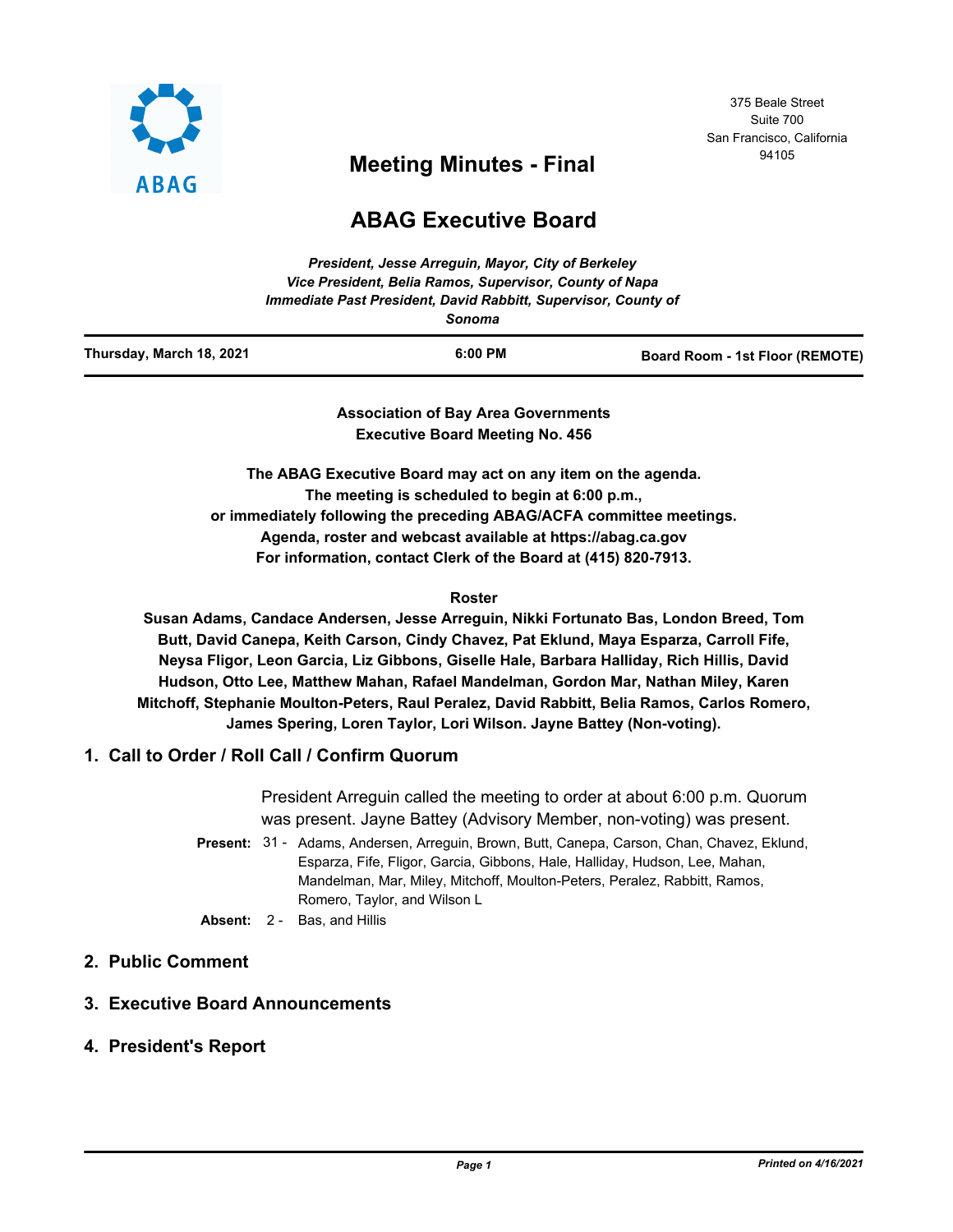**4.a.** [21-0291](http://mtc.legistar.com/gateway.aspx?m=l&id=/matter.aspx?key=21884) ABAG President's Report for March 18, 2021

President Arreguin gave the report. He noted that the appointment to the North Bay seat on the San Francisco Bay Conservation and Development Commission was withdrawn.

#### **5. Executive Director's Report**

**5.a.** [21-0292](http://mtc.legistar.com/gateway.aspx?m=l&id=/matter.aspx?key=21885) Executive Director's Report for March 18, 2021

Brad Paul gave the report.

#### **6. Executive Board Consent Calendar**

Cindy Silva voted as alternate for Tom Butt.

**Upon the motion by Eklund and second by Esparza, the Consent Calendar, excluding the appointment to the North Bay seat on the San Francisco Bay Conservation and Development Commission under Item 6.d., was approved. The motion passed unanimously by the following vote:**

- Aye: 29 Adams, Andersen, Arreguin, Brown, Butt, Canepa, Carson, Chan, Chavez, Eklund, Esparza, Fife, Fligor, Garcia, Gibbons, Halliday, Lee, Mahan, Mandelman, Mar, Miley, Mitchoff, Moulton-Peters, Peralez, Rabbitt, Ramos, Romero, Taylor, and Wilson L
- **Absent:** 4 Bas, Hale, Hillis, and Hudson
- **6.a.** [21-0293](http://mtc.legistar.com/gateway.aspx?m=l&id=/matter.aspx?key=21886) Approval of ABAG Executive Board Minutes of January 21, 2021
- **6.b.** [21-0299](http://mtc.legistar.com/gateway.aspx?m=l&id=/matter.aspx?key=21892) Authorization to: (1) Award three firms with placement on the Regulatory Support for the Bay Area Regional Energy Network (BayREN) and 3C-REN Bench: Law Office of Elizabeth Kelly, M.Cubed, and Frontier Energy, Inc.; and (2) Enter into Contract with the Law Offices of Elizabeth Kelly for regulatory support services in an amount not to exceed \$150,000 annually for services for the BayREN and 3C-REN (through a co-funding agreement) through December 31, 2023, for a total of \$450,000, subject to the annual budgetary approval process; and (3) Enter into a contract with M.Cubed in an amount not to exceed \$50,000 annually for services for BayREN and 3C-REN (through a co-funding agreement) through December 31, 2023, for a total of \$150,000, subject to the annual budgetary approval process.
- **6.c.** [21-0350](http://mtc.legistar.com/gateway.aspx?m=l&id=/matter.aspx?key=21943) Authorization to enter into Contract with SimpleLab, Inc. for up to \$300,000 to provide water quality testing and related services under ABAG's Integrated Regional Water Management's Disadvantaged Community and Tribal Involvement Program (DACTIP) Grant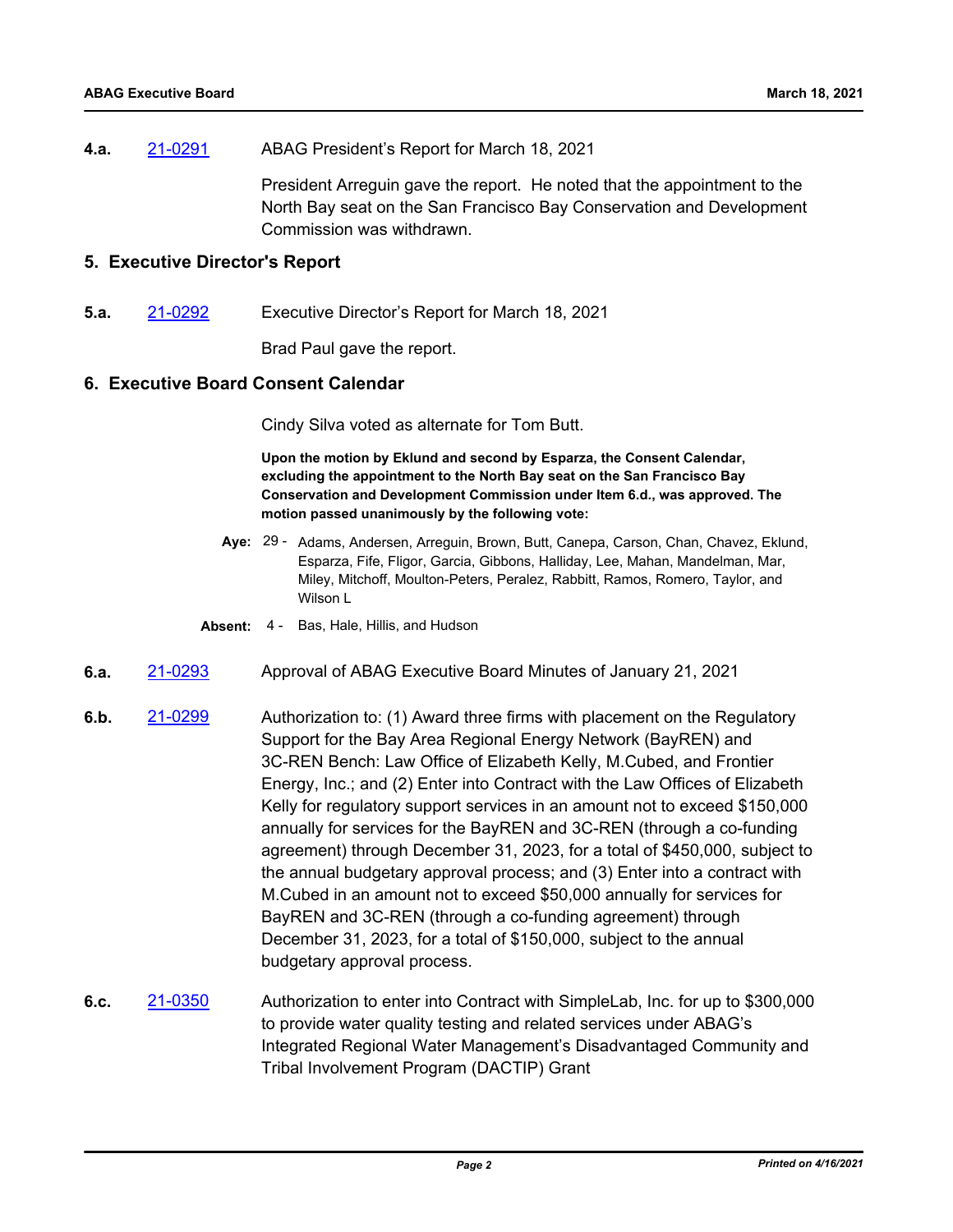**6.d.** [21-0467](http://mtc.legistar.com/gateway.aspx?m=l&id=/matter.aspx?key=22060) Ratification of Appointments to Committees

#### **7. ABAG Administrative Committee**

**7.a.** [21-0294](http://mtc.legistar.com/gateway.aspx?m=l&id=/matter.aspx?key=21887) Report on ABAG Administrative Committee Meetings of February 12, 2021 and March 12, 2021

President Arreguin gave the report.

#### **8. ABAG Finance Committee**

**8.a.** [21-0295](http://mtc.legistar.com/gateway.aspx?m=l&id=/matter.aspx?key=21888) Report on ABAG Finance Committee Meeting of March 18, 2021

Karen Mitchoff gave the report.

**8.b.** [21-0297](http://mtc.legistar.com/gateway.aspx?m=l&id=/matter.aspx?key=21890) Adoption of ABAG Resolution No. 03-2021 - Approval of the ABAG Small Business Enterprise (SBE) Program

Karen Mitchoff gave the report.

#### **Upon the motion by Mitchoff and second by Ramos, the ABAG Executive Board adopted Resolution No. 03-2021. The motion passed by the following vote:**

- Aye: 29 Adams, Andersen, Arreguin, Brown, Butt, Canepa, Carson, Chan, Chavez, Eklund, Esparza, Fligor, Garcia, Gibbons, Hale, Halliday, Hudson, Lee, Mahan, Mar, Miley, Mitchoff, Moulton-Peters, Peralez, Rabbitt, Ramos, Romero, Taylor, and Wilson L
- **Absent:** 3 Bas, Hillis, and Mandelman
- **Abstain:** 1 Fife
- **8.c.** [21-0368](http://mtc.legistar.com/gateway.aspx?m=l&id=/matter.aspx?key=21961) Adoption of ABAG Resolution No. 04-2021 Approval of MTC Loan Terms and Conditions to fund BayREN Water Upgrades \$ave Program

Karen Mitchoff gave the report.

**Upon the motion by Mitchoff and second by Chavez, the ABAG Executive Board adopted Resolution No. 04-2021. The motion passed unanimously by the following vote:**

- Aye: 30 Adams, Andersen, Arreguin, Brown, Butt, Canepa, Carson, Chan, Chavez, Eklund, Esparza, Fife, Fligor, Garcia, Gibbons, Hale, Halliday, Hudson, Lee, Mahan, Mar, Miley, Mitchoff, Moulton-Peters, Peralez, Rabbitt, Ramos, Romero, Taylor, and Wilson L
- **Absent:** 3 Bas, Hillis, and Mandelman

## **9. Joint MTC ABAG Legislation Committee**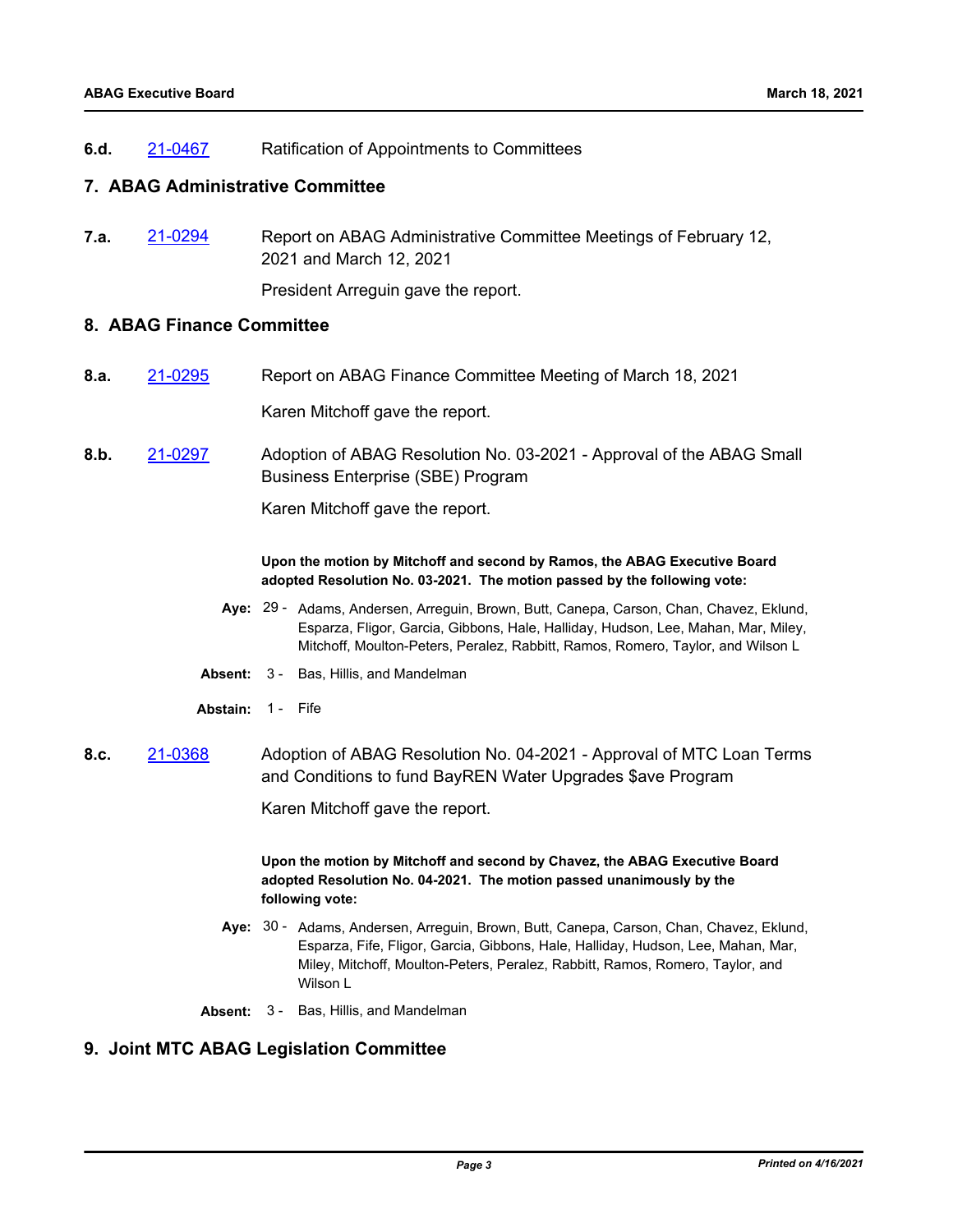**9.a.** [21-0296](http://mtc.legistar.com/gateway.aspx?m=l&id=/matter.aspx?key=21889) Report on Joint MTC ABAG Legislation Committee Meetings of February 12, 2021 and March 12, 2021

President Arreguin gave the report.

**9.b.** [21-0365](http://mtc.legistar.com/gateway.aspx?m=l&id=/matter.aspx?key=21958) Approval of a Support Position on Senate Bill 10 (Wiener) Housing Approval Streamlining Tool

Rebecca Long gave the report.

The following gave public comment: Caller; Jordan Grimes, Aaron Eckhouse.

**Upon the motion by Arreguin and second by Hale, the ABAG Executive Board approved a support position on Senate Bill 10 (Wiener). The motion passed by the following vote:**

- Aye: 19 Andersen, Arreguin, Butt, Canepa, Chan, Garcia, Hale, Halliday, Hudson, Lee, Mahan, Mar, Miley, Mitchoff, Peralez, Rabbitt, Ramos, Romero, and Wilson L
- Nay: 10 Adams, Brown, Carson, Chavez, Eklund, Fife, Fligor, Gibbons, Moulton-Peters, and Taylor
- **Absent:** 4 Bas, Esparza, Hillis, and Mandelman
- **9.c.** [21-0366](http://mtc.legistar.com/gateway.aspx?m=l&id=/matter.aspx?key=21959) Approval of a Support Position on Senate Bill 7 (Atkins) Extension of California Environmental Quality Act (CEQA) Judicial Review Streamlining Authority

Rebecca Long gave the report.

Cindy Silva voted as alternate for Tom Butt.

**Upon the motion by Arreguin and second by Hudson, the ABAG Executive Board approved a support position on Senate Bill 7 (Atkins). The motion passed by the following vote:**

- Aye: 23 Adams, Andersen, Arreguin, Butt, Canepa, Carson, Chan, Chavez, Fligor, Garcia, Hale, Halliday, Hudson, Lee, Mahan, Miley, Mitchoff, Peralez, Rabbitt, Ramos, Romero, Taylor, and Wilson L
- **Nay:** 5 Brown, Eklund, Fife, Gibbons, and Moulton-Peters
- **Absent:** 4 Bas, Esparza, Hillis, and Mandelman
- **Abstain:** 1 Mar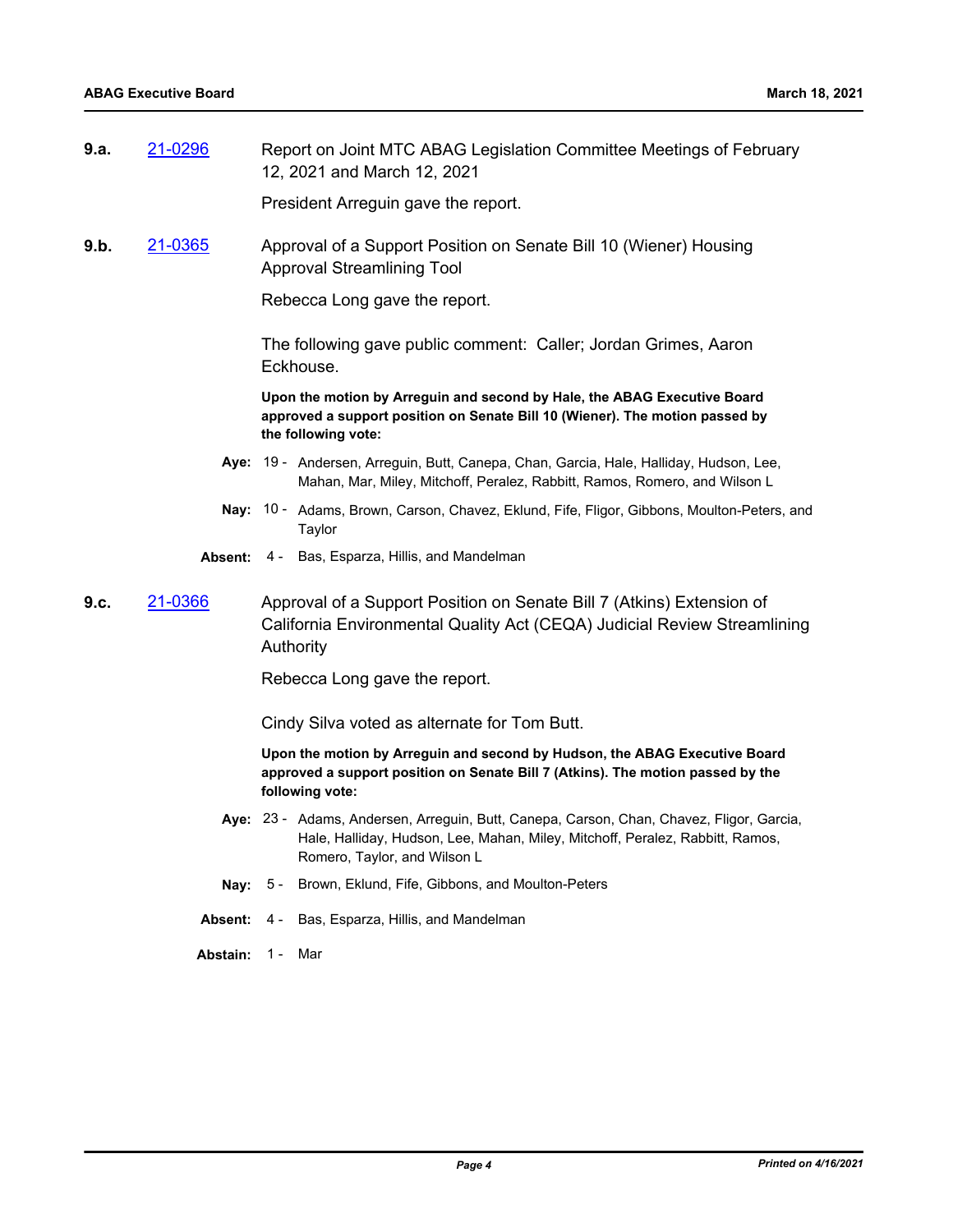**9.d.** [21-0409](http://mtc.legistar.com/gateway.aspx?m=l&id=/matter.aspx?key=22002) Adoption of Resiliency/Climate Adaptation Advocacy Principles to guide legislative engagement on climate adaptation legislation including, but not limited to, Assembly Bill 11 (Ward), Assembly Bill 50 (Boerner-Horvath), and Assembly Bill 51 (Quirk), and Assembly Bill 897 (Mullin) as well as resilience-related bond proposals, Assembly Bill 1500 (Garcia) and Senate Bill 45 (Portantino)

Rebecca Long gave the report.

The following gave public comment: Warner Chabot.

The Executive Board deferred action on this item to its next meeting.

#### **10. ABAG Regional Planning Committee**

**10.a.** [21-0349](http://mtc.legistar.com/gateway.aspx?m=l&id=/matter.aspx?key=21942) Report on ABAG Regional Planning Committee Meeting of March 11, 2021

Karen Mitchoff gave the report.

#### **11. Local Government Services**

**11.a.** [21-0298](http://mtc.legistar.com/gateway.aspx?m=l&id=/matter.aspx?key=21891) Authorization to enter into a Financing Services Agreement with the Sonoma County Regional Climate Protection Authority (RCPA) for startup capital for the BayREN Water Upgrades \$ave Program in an amount not to exceed \$1 million, as provided by MTC Resolutions No. 4394 and 4358

Jenny Berg and Chris Cone gave the report.

Cindy Silva voted as alternate for Tom Butt.

**Upon the motion by Rabbitt and second by Adams, the ABAG Executive Board authorized the Executive Director of the Metropolitan Transportation Commission, or her designee, on behalf of the Association of Bay Area Governments and the Bay Area Regional Energy Network (BayREN), to enter into a Financing Services Agreement with the Sonoma County Regional Climate Protection Authority (RCPA) for startup capital for the BayREN Water Upgrades \$ave Program in an amount not to exceed \$1 million, as provided by MTC Resolutions No. 4394 and 4358. The motion passed unanimously by the following vote:**

- Aye: 26 Adams, Andersen, Arreguin, Brown, Butt, Canepa, Chan, Chavez, Eklund, Fligor, Garcia, Gibbons, Hale, Halliday, Hudson, Lee, Mahan, Mar, Miley, Mitchoff, Moulton-Peters, Peralez, Rabbitt, Romero, Taylor, and Wilson L
- **Absent:** 7 Bas, Carson, Esparza, Fife, Hillis, Mandelman, and Ramos